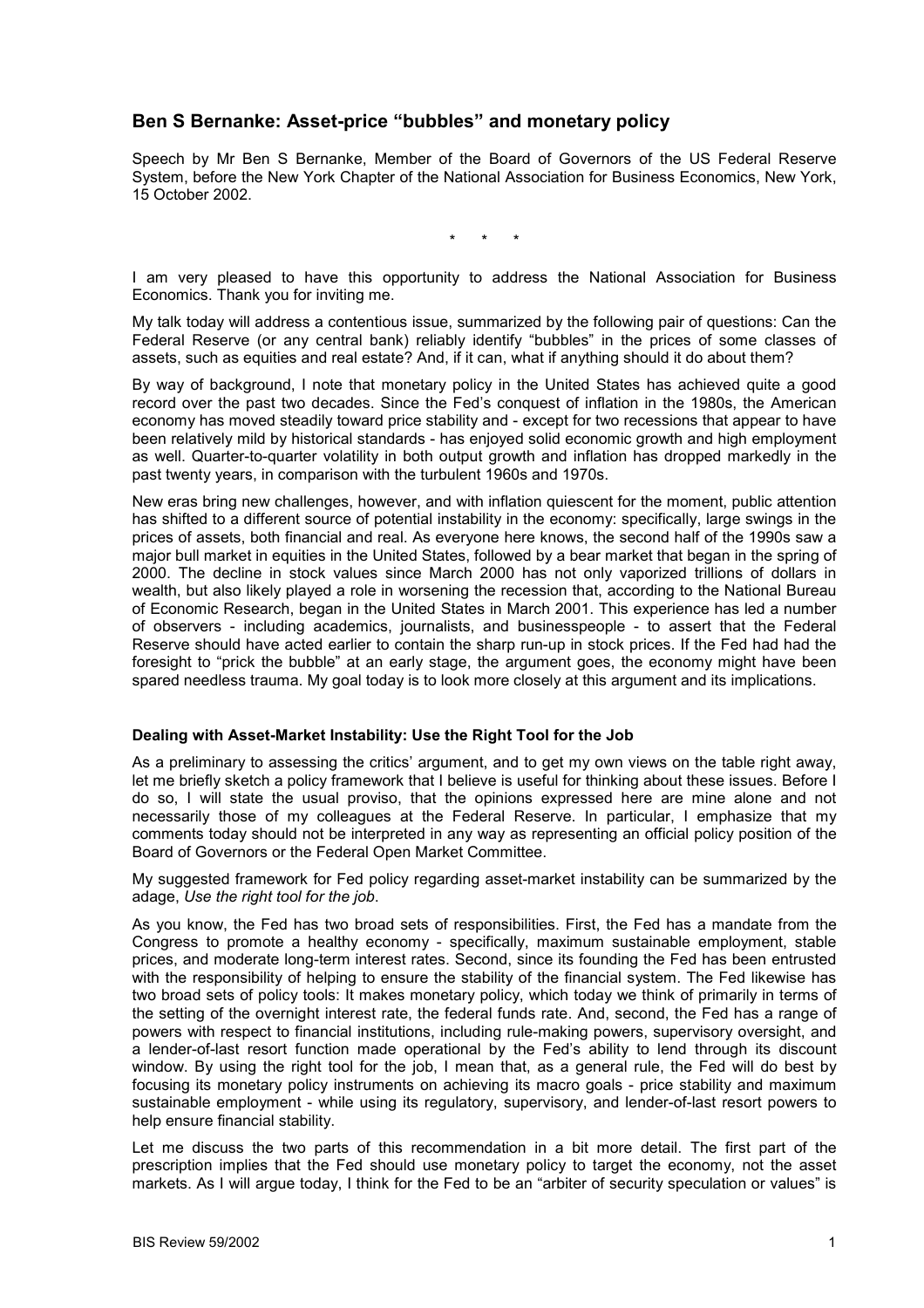neither desirable nor feasible.<sup>1</sup> Of course, to do its job the Fed must monitor financial markets intensively and continuously. The financial markets are vital components of the economic machinery. Moreover, asset prices contain an enormous amount of useful and timely information about developments in the broader economy, information that should certainly be taken into account in the setting of monetary policy. For example, to the extent that a stock-market boom causes, or simply forecasts, sharply higher spending on consumer goods and new capital, it may indicate incipient inflationary pressures. Policy tightening might therefore be called for - but to contain the incipient inflation not to arrest the stock-market boom per se. $2$ 

The second part of my prescription is for the Fed to use its regulatory, supervisory, and lender-of-lastresort powers to protect and defend the financial system. In particular, alone and in concert with other agencies, the Fed should ensure that financial institutions and markets are well prepared for the contingency of a large shock to asset prices. The Fed and other regulators should insist that banks be well capitalized and well diversified and that they stress-test their portfolios against a wide range of scenarios. The Fed can also contribute to reducing the probability of boom-and-bust cycles occurring in the first place, by supporting such objectives as more-transparent accounting and disclosure practices and working to improve the financial literacy and competence of investors.<sup>3</sup> Finally, if a sudden correction in asset prices does occur, the Fed's first responsibility is to do its part to ensure the integrity of the financial infrastructure - in particular, the payments system and the systems for settling trades of securities and other financial instruments. If necessary, the Fed should provide ample liquidity until the immediate crisis has passed. The Fed's response to the 1987 stock market break is a good example of what I have in mind.<sup>4</sup>

I have expressed these two principles in rather simple terms; they could be elaborated much further. Taken together, they provide a strategy for policy that has a number of advantages: It keeps monetary policy focused on the appropriate goal variables, economic activity and inflation. It is transparent and easy to communicate to the public. It does not require that central bankers be systematically better than the market at valuing financial assets nor substitute policymakers' judgments of company prospects for those of investors. Finally, and crucially, it is a *robust* strategy, in that - although it certainly does not eliminate all economic and financial instability - it protects the economy against truly disastrous outcomes, which history has shown are possible when monetary policy goes severely off the track.<sup>4</sup>

#### **The Opposing View: Preemptive Strikes against Bubbles**

As I noted at the beginning, however, the framework just articulated is not universally accepted, particularly the aspect that precludes attempts to guide the course of asset prices. Instead, a number of critics have argued that monetary policy should be more proactive in trying to correct incipient ìimbalancesî in asset markets. What can be said about these assertions?

<sup>1</sup> The phrase is due to Friedman and Schwartz (1963, p. 290).

<sup>2</sup> See Bernanke and Gertler (1999, 2001) and Gramlich (2001) for further discussion. Because equity valuations may pose asymmetric risks to the economic forecast, the implied optimal responses of policy to changes in asset prices may be nonlinear. In this respect I agree with Bordo and Jeanne (2002).

<sup>3</sup> In this regard, some have suggested greater use of the Fed's ability to set margin requirements. Most evidence suggests that changes in margins have little direct effect on asset prices. Possibly, it has been argued, changing margin requirements would have a "psychological" effect on the market. I don't think that an attempt to manage the psychology of investors or consumers is a particularly useful or even appropriate policy strategy for the central bank, however. A better strategy is for the Fed to be transparent and direct in stating its assessment of the economy and of policy options.

<sup>4</sup> Mishkin and White (2002) emphasize the importance of focusing on financial stability following a stock market crash. To clarify this point, support of the financial system in a crisis does not by any means imply a generalized bailout of threatened, firms. Any support that is given should be done under conditions that minimize potential moral hazards.

<sup>5</sup> Bernanke and Gertler (1999, 2001) present simulations that suggest that simple policy rules focused on stabilizing macroeconomic goal variables deliver good economic performance in the face of large moves in asset prices. The 1987 stock market crash is a real-world example of how monetary policy aimed at macro stability coupled with other types of policy emphasizing financial stability can minimize the economic fallout of a sharp decline in asset prices. Later in the talk I discuss the 1929 episode as an example of what can happen when the Federal Reserve strays from this framework.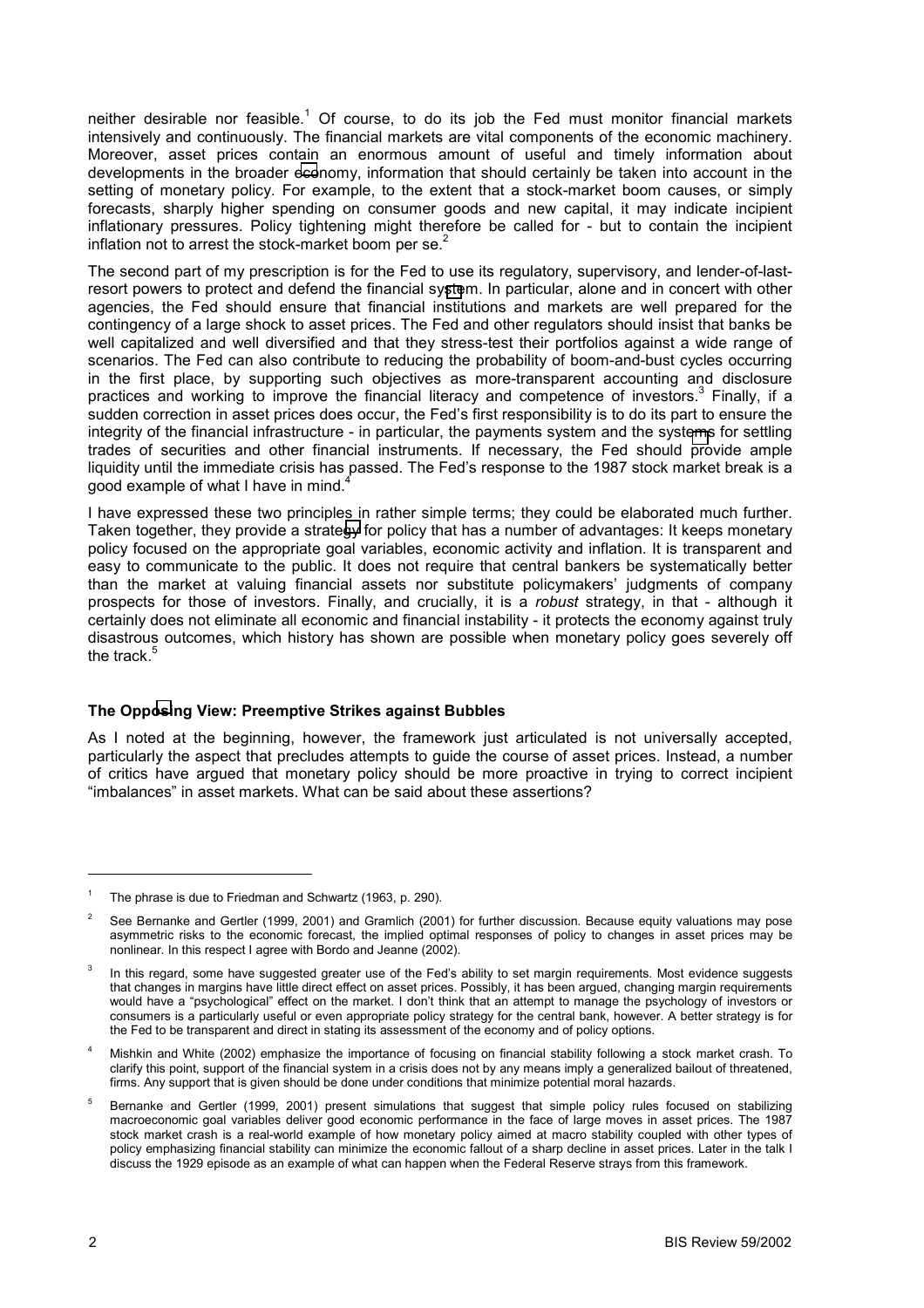This debate is clarified considerably, in my view, by recognition that, in practice, the advocates of a more vigorous monetary policy response to asset prices fall into two broad camps, differing primarily in how aggressive they think the Fed ought to be in attacking putative bubbles. The first group, who favor what I will call the *lean-against-the-bubble* strategy, agree that the Fed should take account of and respond to the implications of asset-price changes for its macro goal variables. But also, according to this view, the Fed should try to gently steer asset prices away from a presumed bubble path. For example, seeing a rapid appreciation of stock prices, not only should the Fed tighten enough to offset the likely effects of the boom on inflation and output, but also it should add another 25 to 50 basis points for good measure, in the hope of discouraging increases in stock prices it judges to be excessive.

My sense is that this more moderate camp comprises the great majority of serious researchers who have advocated a monetary-policy response to bubbles.<sup>6</sup> And, in my opinion, the theoretical arguments that have been made for the lean-against-the-bubble strategy are not entirely without merit. At the risk of oversimplifying a large body of literature, I think one can usefully boil down many of these arguments to the idea that it may be worthwhile for the Fed to take out a little "insurance," so to speak, against the formation of an asset-price bubble and its potentially adverse effects. Like all forms of insurance, bubble insurance carries a premium, which includes (among other costs) the losses incurred if the Fed misjudges the state of the asset market or the cost of a possible reduction in the transparency of Fed policies. But, as a matter of theory, it is rarely the case in economics that the optimal amount of insurance in any situation is zero. On that principle, proponents of leaning against the bubble have argued that completely ignoring incipient potential bubbles, if in fact they can be identified, can't possibly be the best policy. I will discuss below why I believe that, nevertheless, "leaning against the bubble" is unlikely to be productive in practice.

The second group of critics is those preferring a more activist approach, which I will call here *aggressive bubble popping*. Aggressive bubble-poppers would like to see the Fed raise interest rates vigorously and proactively to eliminate potential bubbles in asset prices. To be frank, this recommendation concerns me greatly, and I hope to persuade you that it is antithetical to time-tested principles and sound practices of central banking.

#### **Problems with the Proactive Approach to Bubbles**

If we could accurately and painlessly rid asset markets of bubbles, of course we would want to do so. But as a practical matter, this is easier said than done, particularly if we intend to use monetary policy as the instrument, for two main reasons. First, the Fed cannot reliably identify bubbles in asset prices. Second, even if it could identify bubbles, monetary policy is far too blunt a tool for effective use against them.

## **The Identification Problem**

Let's first discuss the identification problem. Aspiring bubble poppers cannot get around the fact that their strategy requires identifying bubbles as they occur, preferably quite early on. Identifying a bubble in progress is intrinsically difficult. Though the price of (say) a share of stock is readily observable, the corresponding fundamentals - such as the dividends that investors expect to receive and the risk premium that they require to hold the stock - are generally not observable, even after the fact.

Of course, one can always try to estimate a fundamental value for stocks and other assets - I will discuss some possible indicators of fundamental value and overvaluation in a moment. But there is the additional difficulty that the prices of equities and other assets are set in competitive financial markets, which for all their undeniable foibles are generally highly sophisticated and efficient. Thus, to declare that a bubble exists, the Fed must not only be able to accurately estimate the unobservable fundamentals underlying equity valuations, it must have confidence that it can do so better than the

<sup>6</sup> A sampling of recent work advocating more-proactive responses to bubbles includes Bordo and Jeanne (2002); Borio and Lowe (2002); Cecchetti, Genberg, Lipsky, and Wadhwani (2000); Cecchetti, Genberg, and Wadhwani (2002; Dupor (2002); and International Monetary Fund (2000). Though these papers are in the same camp, they differ considerably in their specific arguments and approaches.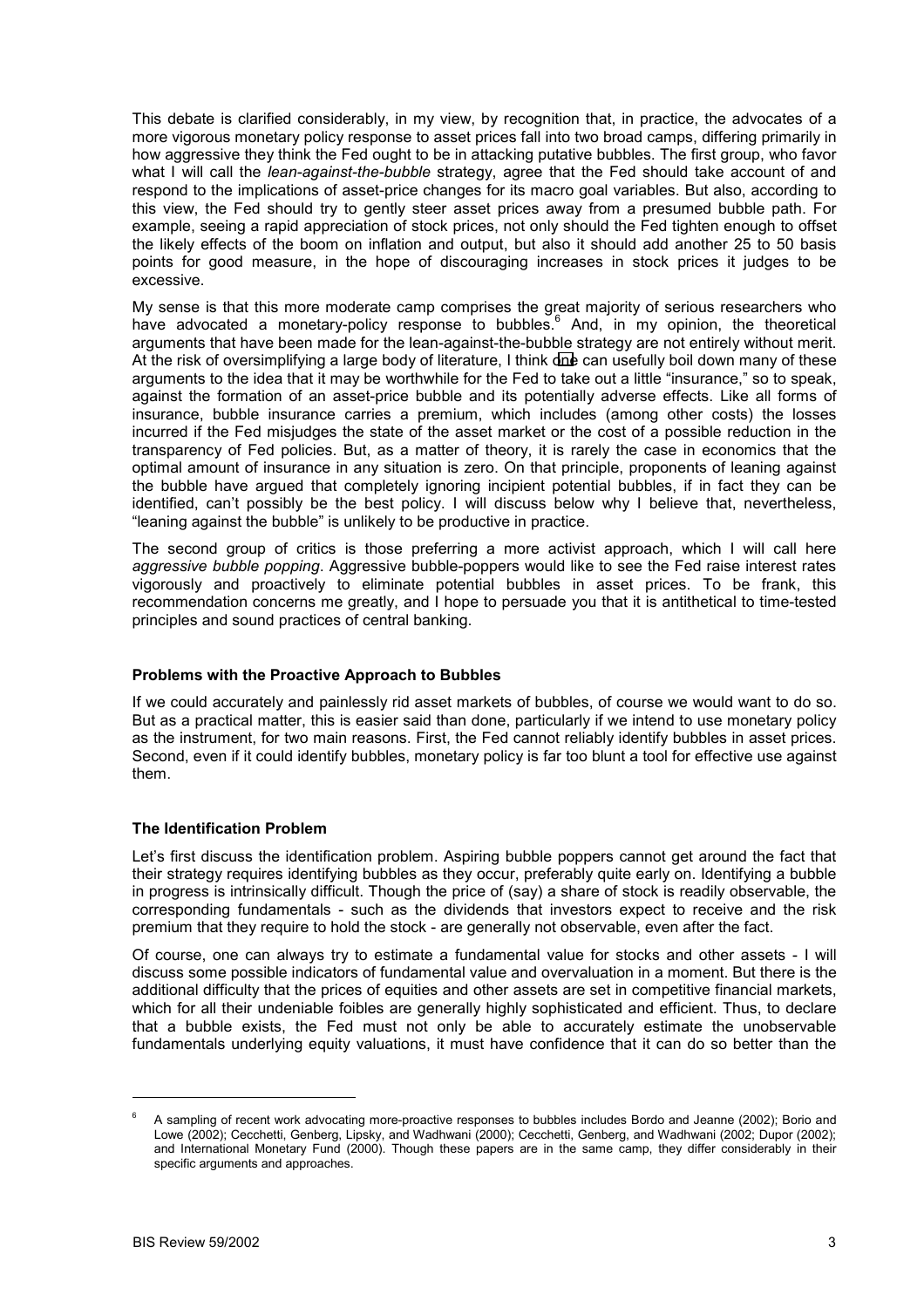financial professionals whose collective information is reflected in asset-market prices.<sup>7</sup> I do not think this expectation is realistic, even for the Federal Reserve. Moreover, I worry about the effects on the long-run stability and efficiency of our financial system if the Fed attempts to substitute its judgments for those of the market. Such a regime would only increase the unhealthy tendency of investors to pay more attention to rumors about policymakers' attitudes than to the economic fundamentals that by rights should determine the allocation of capital.

If we nevertheless persist in trying to measure bubbles, what indicators might be useful? Several have been suggested, including the rate of appreciation of asset prices, various ratios that attempt to measure the return on stocks, and growth in bank credit. None of these provides a reliable indicator of a developing bubble.

First, many people appear to consider sustained increases in the prices of assets as *prima facie* evidence of a bubble, on the principle that what goes up must come down. This view is simplistic at best. In fact, although no bull market goes on forever, historically it has by no means been the case that strong bull markets are inevitably followed by raging bears.<sup>8</sup> Further, the fact that a particular rise in asset prices happens to be followed by a price decline does not prove that the initial increase was irrational or unjustified - sometimes strategies that are perfectly reasonable *ex ante* just donít pan out, as every bridge player knows. Because risk-taking is essential for economic dynamism, we do not want an economy in which investors and businesspeople are not free to take bets that might turn out badly.

Various price-return ratios, such as price-earnings or dividend-price ratios, may seem to have more potential as indicators of bubbles than do simple rates of price appreciation. But even these are far from reliable - for a host of reasons, including changes in institutions, tax and accounting procedures, inflation, and underlying growth rates. The most difficult problem in using such ratios to assess fundamental values is that one cannot avoid taking a stand on the appropriate value of the equity premium, the extra return that investors require to hold equities rather than bonds. Economists have an extraordinarily poor understanding of the determinants of the equity premium, yet relatively small changes in this variable can have major effects on assessments of fundamental values.

I will give one illustration of the potential pitfalls of relying too heavily on ratio indicators, even in the hands of the most sophisticated practitioners. In December 1996, before my time at the Board, John Campbell of Harvard and Robert Shiller of Yale made a presentation at the Fed, in which they used dividend-price ratios and related measures to argue that the stock market was overvalued. (A version of their presentation was later published in the *Journal of Portfolio Management*, which is the source for all my comments here.) Campbell and Shiller, whom I know well and respect greatly as preeminent financial economists, rightly deserve credit for calling the possibility of a bubble to people's attention, at a time when (lest we forget) there was significant diversity of opinion about which way the market would go. Shiller, of course, has gone on to write a best-selling book about stock market manias.

Though Campbell and Shiller were among those warning of a bubble in stock prices, and deserve credit for doing so, we should not lose sight of a simple quantitative point: According to their published article, their analysis of dividend-price ratios implied that, as of the beginning of 1997, the broad stock market was priced at *three times* its fundamental value (Campbell and Shiller, 1998, p. 13). At that time the Standard & Poor's 500 index was about 750, compared with a close of 842 on October 1 of

<sup>7</sup> Some may believe that stock prices are set largely by uninformed and unsophisticated traders and thus have little connection to fundamentals. I find that belief hard to reconcile with the general level of American prosperity, in which I believe the efficient allocation of capital by financial markets has played a central role. Moreover, even if bubbles arise from the behavior of uninformed traders, they should have no substantial effect on capital allocation unless those who make capital expenditures believe the market's valuations.

<sup>8</sup> For example, in an interesting recent paper, Bordo and Jeanne (2002) used mechanical rules to identify booms in stock and residential property prices since 1970 in 15 industrial countries. They defined a "boom" to be a situation in which asset-price growth over a three-year period lies significantly above its long-run average and a "bust" to be a situation in which the threeyear asset-price growth is correspondingly lower than normal. Out of 24 boom episodes that they identified for stock prices, only 3 were followed by busts.

Bordo and Jeanne found more evidence for boom-bust cycles in residential property: Busts followed ten of nineteen property booms. However, none of these instances was in the United States. Bordo and Jeanne note that property boom-bust cycles tend to be local phenomena associated perhaps with only one city. This tendency may explain why they found most boom-bust cycles in property in small countries, in which a significant portion of the real estate value (or the data collection) is associated with one or two major cities.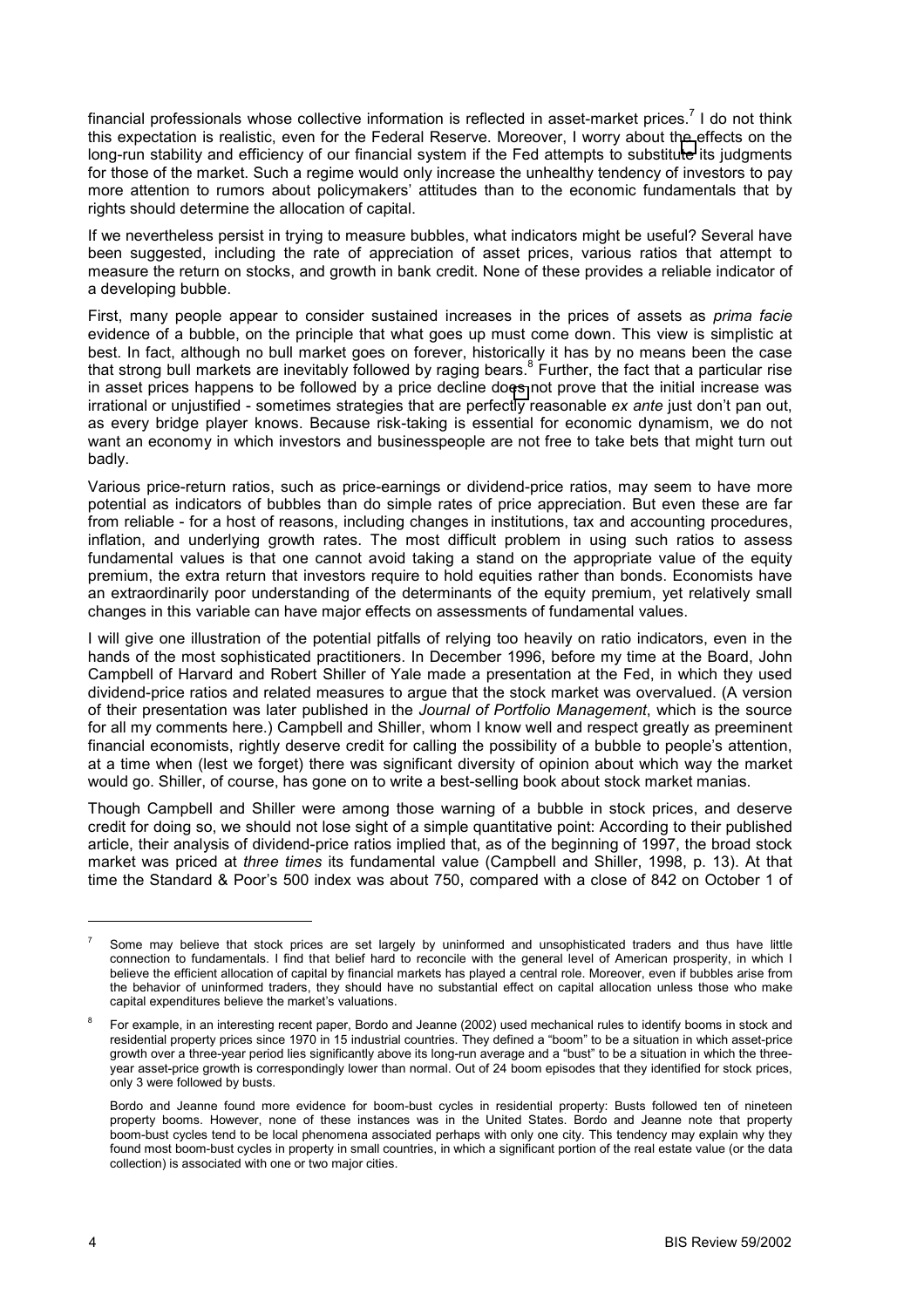this year. I do not know, of course, where the stock market will go tomorrow, much less in the longer run (that's really my whole point). But I suspect that Campbell and Shiller's implicit estimate of the long-run value of the market was too pessimistic and that, in any case, an attempt to use this assessment to make monetary policy in early 1997 (presumably, a severe tightening would have been called for) might have done much more harm than good.<sup>9</sup>

Part of the reason that the standard ratios were too pessimistic in 1997 was that at least some of the run-up in stock prices in the latter 1990s *was* apparently justified by fundamentals, as evidenced by the remarkable growth in output and productivity in recent years, the recent recession notwithstanding. Pure bubbles - increases in asset prices that are 100 percent air - are, I suspect, rare. So the problem of a bubble-popping Fed is much tougher than just deciding whether or not a bubble exists; to follow this strategy, the Fed must also assess the *portion* of the increase in asset prices that is justified by fundamentals and the part that is not. In my view, somehow preventing the boom in stock prices between 1995 and 2000, if it could have been done, would have throttled a great deal of technological progress and sustainable growth in productivity and output.

Another possible indicator of bubbles cited by some authors is the rapid growth of credit, particularly bank credit (Borio and Lowe, 2002). Some of the observed correlation may reflect simply the tendency of both credit and asset prices to rise during economic booms. However, to the extent that credit expansion is indicative of bubbles, I think that empirical linkage points to a better policy approach than attempts at bubble-popping by the central bank. During recent decades, unsustainable increases in asset prices have been associated on a number of occasions with botched financial liberalization, in both emerging-market and industrialized countries. The typical pattern is that lending institutions are given substantially expanded powers that are not matched by a commensurate increase in regulatory supervision (think of the savings and loans in the United States in the 1980s). A situation develops in which institutions can directly or indirectly take speculative positions using funds protected by the deposit insurance safety net - the classic "heads I win, tails you lose" situation.

When this moral hazard is present, credit flows rapidly into inelastically supplied assets, such as real estate. Rapid appreciation is the result, until the inevitable albeit belated regulatory crackdown stops the flow of credit and leads to an asset-price crash. Bubbles of this type may be identifiable to some extent after they have begun, but the right policy is to do the financial deregulation correctly - that is, in a way that does not allow speculative misuse of the safety net - in the first place. Or failing that, to intervene and fix the problem when it is recognized.<sup>1</sup>

## **The Difficulty of "Safe Popping"**

As a matter of logic, the fact that bubbles are difficult to identify with precision does not necessarily justify ignoring potential ones (although it does suggest that the optimal response to them should be highly attenuated). For example, an advocate of the lean-against-the-bubble philosophy could appeal to the "insurance" argument I noted earlier: Even if we can measure bubbles only imprecisely, is the optimal response of monetary policy to a perceived bubble literally zero? Shouldnít there be at least a bit of response, for "insurance" purposes?

To evaluate this argument, we must keep in mind an underlying premise of the lean-against-thebubble strategists, which is that the response of incipient bubbles to monetary policy is more or less proportional to the policy action. In other words, for the insurance argument to apply, a small increase in the federal funds rate must lead to some correspondingly modest decline in the likelihood or size of a bubble. But such a smooth response is not well supported by either theoretical or empirical research on asset price dynamics.11 If a bubble - a speculative mania, in the more colorful language of the past - is actually in progress, then investors are presumably expecting outsized returns: 10, 15, 20 percent or more annually. Is it plausible that an increase of  $\frac{1}{2}$  percentage point in short-term interest rates, unaccompanied by any significant slowdown in the broader economy, will induce speculators to think

<sup>9</sup> Various ratio measures continue to give divergent readings on stock fundamentals even today. See, for example, Jesse Eisingerís article on the divergent predictions of two leading analysts, Wall Street Journal (September 30, 2002), p. C1.

 $10$  Supervisors of financial institutions can help here by insisting on tough underwriting standards.

<sup>&</sup>lt;sup>11</sup> Alan Blinder has likened bubble-popping strategies to sticking a needle in a balloon; one cannot count on letting out the air slowly or in a finely calibrated amount.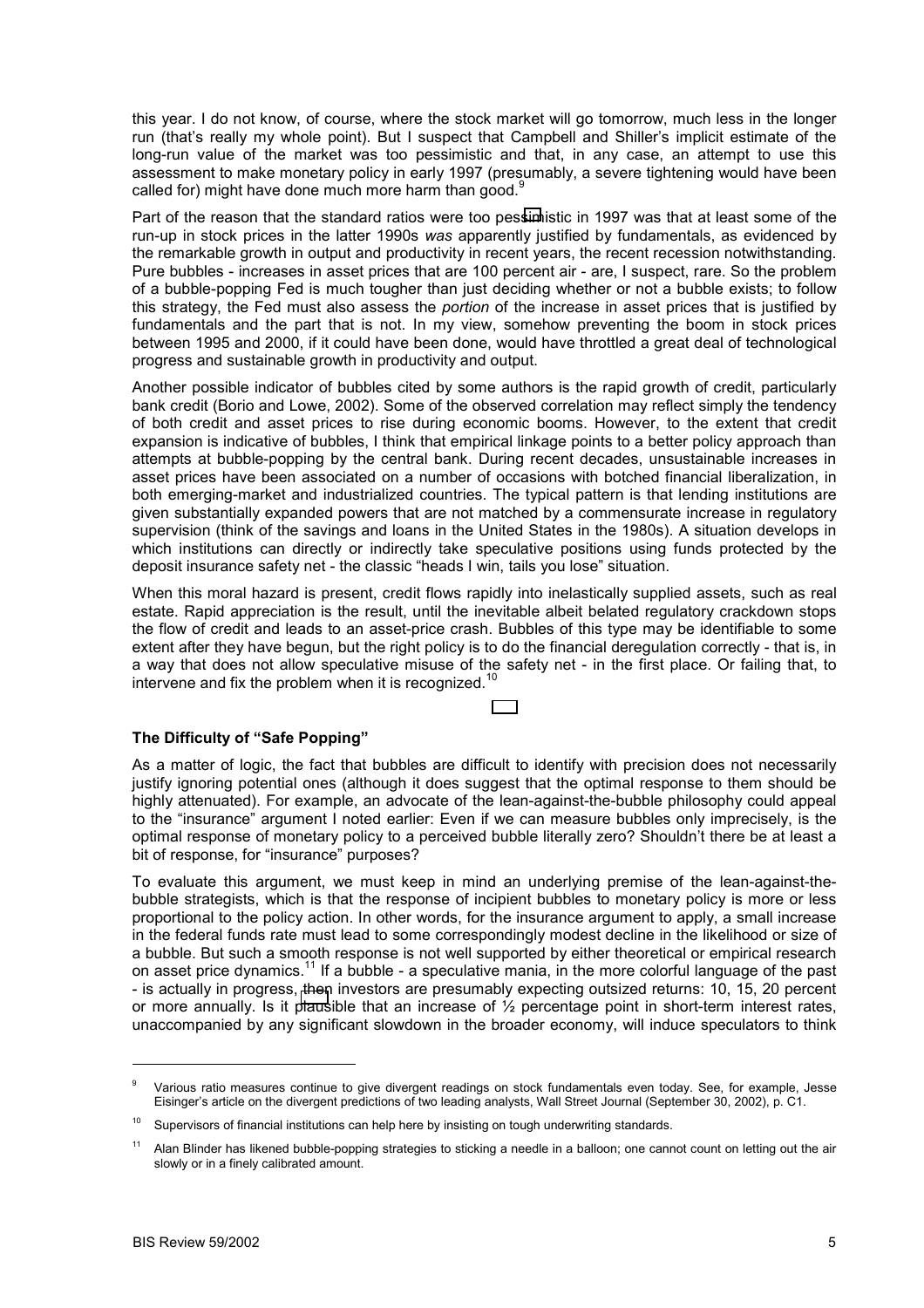twice about their equity investments? All we can conclude with much confidence is that the rate hike will tend to weaken the macroeconomic fundamentals through the usual channels, while the asset bubble, if there is one, may well proceed unchecked.

Although neither I nor anyone else knows for sure, my suspicion is that bubbles can normally be arrested only by an increase in interest rates sharp enough to materially slow the whole economy. In short, we cannot practice "safe popping," at least not with the blunt tool of monetary policy. The situation is further complicated if, as is usually the case, the suspected bubble affects only a specific class of assets, such as high-tech stocks. Certainly there is no way to direct the effects of monetary policy at a single class of assets while leaving other financial markets and the broader economy untouched. One might as well try to perform brain surgery with a sledgehammer.

The problem of safe popping applies with double force to the aggressive bubble-popping strategy. A truly vigorous attempt by a central bank to rein in a supposed speculative bubble may well succeed but only at the risk of throttling a legitimate economic boom or, worse, throwing the whole economy into depression. Rather than discuss this point further in the abstract, let me give a concrete historical example: the role of Federal Reserve policy at the onset of the Great Depression in the United States.

### **An Historical Example: Federal Reserve Policy in the 1920s**

The U.S. experience of the 1920s illustrates many of the points I have been making. As you know, the ìRoaring Twentiesî was a prosperous decade, characterized by extensive innovation in technology and in business practices, rapid growth, American economic dominance, and general high spirits. Stock prices rose accordingly. As early as the mid-1920s, however, various policymakers and commentators expressed concern about the rapidly rising stock market and sought so-called corrective action by the Federal Reserve.

The corrective action was not forthcoming, however. According to some authors, this was in large part because of the influence of Benjamin Strong, long-time Governor of the Federal Reserve Bank of New York and Americaís pre-eminent central banker of that era. Strong resisted attempts to aim monetary policy at the stock market, arguing that raising interest rates sufficiently to slow the market would have highly adverse effects on the rest of the economy.<sup>13</sup> "Some of our critics damn us vigorously and constantly for not tackling stock speculations," Strong wrote about the debate. "I am wondering what will be the consequences of such a policy if it is undertaken and who will assume responsibility for it."

However, Strong died from tuberculosis early in 1928, and the Fed passed into the control of a coterie of aggressive bubble-poppers, of whom the most determined was probably Board Governor Adolph Miller. Miller was supported in his objective by another fervent enemy of "speculation" - and Miller's neighbor and close friend - Herbert Hoover, soon to be President. Under Millerís influence the debate within the Federal Reserve System shifted from whether to try to stop stock-market speculation to how best to do it. The Board in Washington favored "direct pressure," which in practice meant threatening New York City banks that made loans to brokers with being cut off from the discount window. Strongís successor at the New York Fed. George Harrison, argued correctly that the availability of alternative sources of credit made this approach ineffectual and pushed for higher interest rates instead. Ultimately, frustrated by the ineffectiveness of direct pressure, the Board in Washington came around to Harrison's view.

Hence, in 1928, in a situation in which the inflation rate was actually slightly negative and the economy was only barely emerging from a mild recession, the Fed began to raise interest rates.<sup>14</sup> The New York

Much of the concern of contemporary observers in the twenties centered on the ability of world gold stocks to "support" the much higher postwar price levels. Readers of historical documents from this period should take care to understand that references to "inflation." "excessive credit creation." and "speculation" were often related to this issue rather than to the issues we associate those terms with today. The 1920s were in fact far from an inflationary decade in the modern sense; the Consumer Price Index in 1929 was essentially identical to its value in 1923, and prices fell from 1926 to 1929.

 $13$  Strong's biographer quotes him as follows (Chandler, 1958, p. 427): "I think the conclusion is inescapable that any policy directed solely to forcing liquidation in the stock loan account and concurrently in the price of securities will be found to have a widespread and somewhat similar effect in other directions, mostly to the detriment of the healthy prosperity of this country." The subsequent quote in the text is from the same source. Bierman (1991) reproduces this quote and gives additional useful discussion of Fed policies during the run-up to the crash.

<sup>14</sup> The National Bureau of Economic Research has designated November 1927 as a recession trough.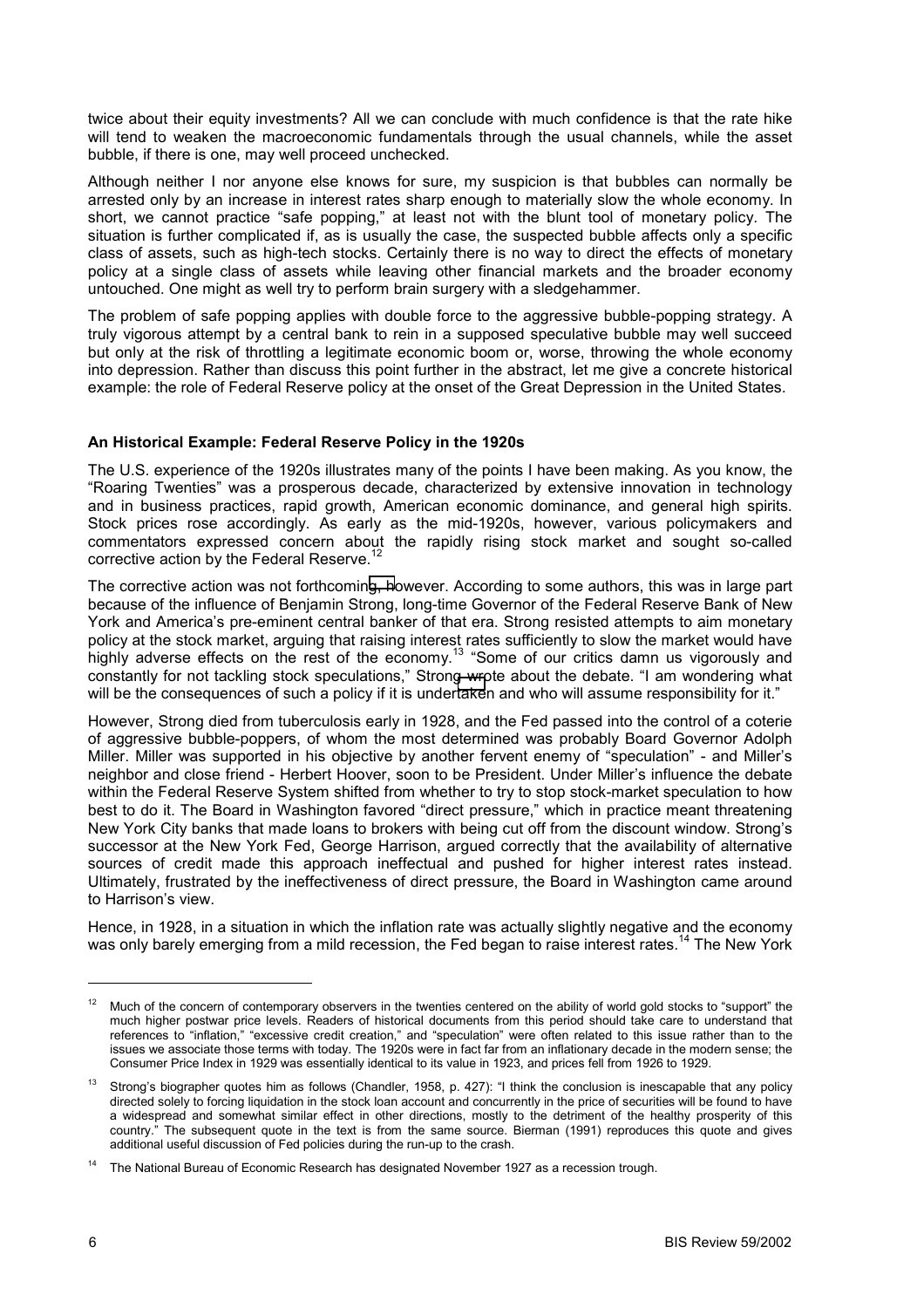Fed's discount rate, at 3.5 percent in January 1928, reached 6 percent by August 1929, its highest value since 1921.<sup>15</sup> Rates on term stock-exchange loans peaked in that month at almost 9 percent. and the rate on call loans exceeded 10 percent in early August. For short periods the rates on these loans sometimes spiked above 20 percent.

As is well known, U.S. common stock prices peaked in September 1929 and fell sharply in panicky selling in October. The popular view is that the market crash was the harbinger of the Great Depression. In fact, the weight of historical research has shown that this interpretation gets the causality largely backward. The economy was already slowing by the fall of 1929 (the NBER peak, marking the beginning of the Depression cycle, was in August 1929), largely as a result of monetary tightness. Economic indicators, which had been uniformly strong, were becoming more mixed: The Federal Reserve's industrial production index began to decline in July, construction contracts fell sharply in August and September, and automobile sales dipped suddenly at the beginning of October. Conditions abroad were weakening, and both foreign and U.S. interest rates were rising. The famous warning by Roger Babson that led to the "Babson break" in stock prices in September 1929 was based on mounting evidence that an economic slowdown was already in progress, implying that continued strong earnings growth could not be counted on. Thus the stock market decline was more the result of developing economic weakness (and tight money) than the cause of the slowdown - though, obviously, falling stock prices did not help the broader economic situation in late 1929 and 1930.

Some additional evidence that the stock market was as much a victim as a cause of the Depression is that, to a degree not fully appreciated today, the stock market boom of the 1920s was surprisingly hard to kill. Indeed, stock prices did not collapse in 1929 but only began to plummet when the depth of the general economic decline became apparent. For example, stock prices in April 1930 were still about the same level as in January 1929; and someone who bought stock in early 1928 and sold in October 1930 would have almost broken even. Only as the bad economic news kept rolling in, in the fall of 1930, did stock prices finally fall below 1928 levels.

The correct interpretation of the 1920s, then, is not the popular one - that the stock market got overvalued, crashed, and caused a Great Depression. The true story is that monetary policy tried overzealously to stop the rise in stock prices. But the main effect of the tight monetary policy, as Benjamin Strong had predicted, was to slow the economy - both domestically and, through the workings of the gold standard, abroad. The slowing economy, together with rising interest rates, was in turn a major factor in precipitating the stock market crash. This interpretation of the events of the late 1920s is shared by the most knowledgeable students of the period, including Keynes, Friedman and Schwartz, and other leading scholars of both the Depression era and today.<sup>16</sup>

<sup>&</sup>lt;sup>15</sup> These and subsequent data are from Board of Governors (1943). Monetary tightening was also motivated by concerns about outflows of gold to France, which had recently stabilized its currency; see for example Hamilton (1987).

John Maynard Keynes (1930, p. 196), writing at the time, was quite explicit: "Nevertheless the high market-rate of interest which, prior to the collapse, the Federal Reserve System, in their effort to control the enthusiasm of the speculative crowd, caused to be enforced in the United States - and, as a result of the sympathetic self-protective action, in the rest of the world - played an essential role in bringing about the rapid collapse. . . Thus I attribute the slump of 1930 primarily to the deterrent effects on investment of the long period of dear money which preceded the stock-market collapse, and only secondarily to the collapse itself." The early monetarist Lauchlin Currie (1934) expressed similar views.

More recently, Milton Friedman and Anna Schwartz, in their monumental study of monetary policy in the United States, (1963, p. 290) wrote: ìNonetheless, there is no doubt that the desire to curb the stock market boom was the major if not dominating factor in [Federal] Reserve actions during 1928 and 1929. . . In the event [the Fed] followed a policy which was too easy to break the speculative boom, yet too tight to promote healthy economic growth. In our view, the Board should not have made itself an arbiter of security speculation or values and should have paid no direct attention to the stock market boom, any more than it did to the earlier Florida land boom."

In his classic study of the stock market crash of 1929, economic historian Eugene White came to similar conclusions. He wrote (1990, p. 179), "Fearful of financial and economic dislocations, the Federal Reserve tried to restrain speculation first by direct pressure [that is, on the banks] and then by raising interest rates. These efforts had no discernible effect on the boom. It did however produce a general rise in interest rates that slowed the American economy and induced foreign central banks [who were constrained by gold standard rules to match American tightening] to raise their rates. Tighter credit then contributed to the beginning of a recession that was picked up in the mixed economic indicators of early August and September. These dispelled hopes that earnings would continue to grow at a rapid rate. As the economy faltered, wiser investors began leaving the market. When selling picked up speed, margin calls and delayed information from the ticker ensured a dramatic panic." White goes on to call the Fed's policies during this period "inappropriate." He wrote, "Instead of allowing the stock market bubble to run its course, the Federal Reserve's tighter monetary policy pushed the economy further into recession, rendering it more vulnerable to the shock that came when the bubble finally burst."